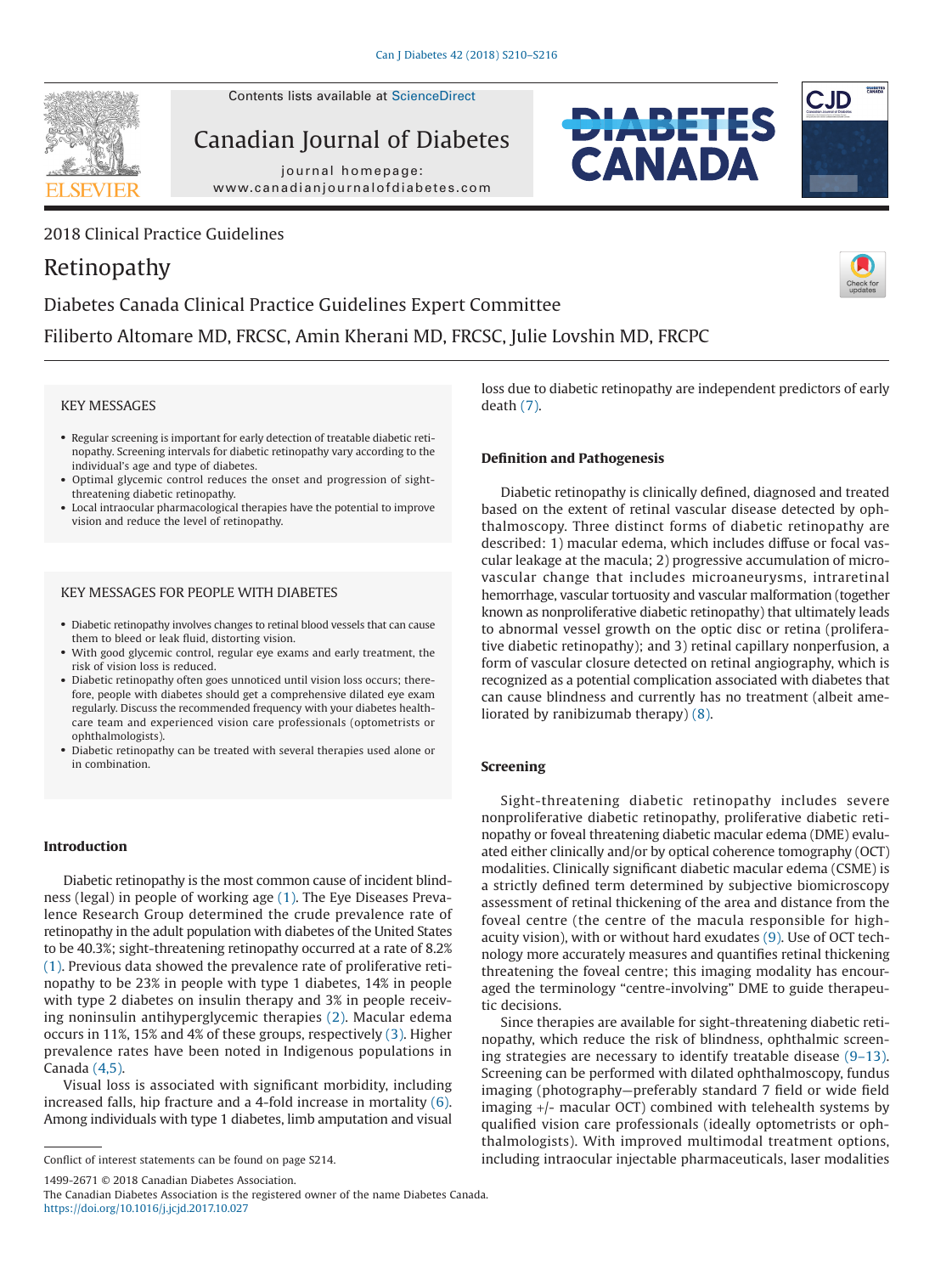### **Table 1**

Screening for retinopathy

### **When to initiate screening**

- Type 1 diabetes: 5 years after diagnosis in all individuals ≥15 years
- Type 2 diabetes: children, adolescents and adults at diagnosis

#### **Screening methods**

- 7-standard field, stereoscopic-colour fundus photography with interpretation by a trained reader (gold standard)
- Direct ophthalmoscopy or indirect slit-lamp fundoscopy through dilated pupil
- Digital fundus photography
- **If retinopathy is present**
- Diagnose retinopathy severity and establish appropriate monitoring intervals (1 year or less)
- Treat sight-threatening retinopathy with laser, pharmacological or surgical therapy
- Review glycemic, BP and lipid control, and adjust therapy to reach targets as per guidelines'
- Screen for other diabetes complications

### **If retinopathy is not present**

- Type 1 diabetes: rescreen annually
- Type 2 diabetes: rescreen every 1 to 2 years
- Review glycemic, BP and lipid control, and adjust therapy to reach targets as per guidelines\*
- Screen for other diabetes complications

*BP*, blood pressure.

See Targets for Glycemic Control chapter, p. S42; Hypertension chapter, p. S186; Dyslipidemia chapter, p. S178

and microsurgical advances, appropriate screening, careful retinopathy grading and timely referral for management cannot be overemphasized to prevent treatable vision loss.

Screening recommendations take into account the differences in incidence and prevalence of retinopathy observed in type 1 and type 2 diabetes, and in children and adults (Table 1) (14–19).

Diabetic retinopathy rarely develops in children with type 1 diabetes <10 years of age regardless of the duration of diabetes (18). Among people <15 years of age, irrespective of age of onset of diabetes, the prevalence of mild nonproliferative retinopathy was 2%, and none had sight-threatening diabetic retinopathy (10,18). However, the prevalence rate increases sharply after 5 years' duration of diabetes in postpubertal individuals with type 1 diabetes (18). In the Wisconsin Epidemiology Study of Diabetic Retinopathy 4-year incidence study, no person <17 years of age developed proliferative retinopathy or macular edema (16,20,21). Screening frequency for retinopathy has been extensively evaluated through post-hoc statistical modelling of the Diabetes Control and Complications Trial/Epidemiology of Diabetes Interventions and Complications Study (DCCT/EDIC), and results suggest that frequency can be individualized based on retinopathy stage and current A1C level. However, modification of current recommendations for annual screening will require confirmation in an independent study and demonstration that these findings can be translated into practice safely and effectively. Controversy, therefore, exists on whether the ideal approach to screening is a population-wide screening program with regular intervals or the development of personalized protocols.

In people with type 2 diabetes, retinopathy may be present in 21% to 39% soon after clinical diagnosis, but is sight-threatening in only about 3% (3,17,19,22). In the United Kingdom Prospective Diabetes Study (UKPDS), few participants without retinopathy at diagnosis of diabetes had disease progression to the point of requiring retinal photocoagulation (laser treatment) in the following 3 to 6 years (23). More recently, progression rates of diabetic retinopathy were prospectively evaluated (14,15,24). The Liverpool Diabetic Eye Study reported the 1-year cumulative incidence of sightthreatening diabetic retinopathy in individuals with type 1 or type 2 diabetes who, at baseline, had no diabetic retinopathy, had background retinopathy or had mild preproliferative retinopathy. In people with type 1 diabetes, the incidence in these groups was 0.3%, 3.6% and 13.5%, respectively (14) and, in type 2 diabetes individuals, it was 0.3%, 5.0% and 15.0%, respectively (15). Although the incidence of sight-threatening diabetic retinopathy in the group without baseline diabetic retinopathy is low (14,15,23,24), there have been no studies comparing various screening intervals in their effectiveness to reduce the risk of vision loss (25).

Telemedicine programs relying on fundus photography are widely used in Canada and internationally for the identification and triage of people with diabetic retinopathy (26). This has been greatly facilitated by the advent of high-resolution ultra-wide field imaging (UWFI). The Joslin Vision Network, an ocular telehealth program at the Joslin Diabetes Center, demonstrated that UWFI employed by trained certified imagers adhering to defined imaging and grading protocols, accurately evaluated images for the presence of diabetic retinopathy or diabetic retinopathy that required referral for prompt ophthalmic care, with a sensitivity and negative predictive value approaching 1.0 (27). Furthermore, UWFI technology has permitted the identification of peripheral diabetic retinal lesions, missed by standard 7-field fundus photography, that more accurately identifies the severity level of diabetic retinopathy and the risk of retinopathy progression over 4 years (28).

### **Delay of Onset and Progression**

Risk factors for the development or progression of diabetic retinopathy are longer duration of diabetes, elevated A1C, increased blood pressure (BP), dyslipidemia, anemia, pregnancy (with type 1 diabetes), proteinuria and severe retinopathy itself (1,16–19,21,29–34) (see Diabetes and Pregnancy chapter, p. S255).

#### *Glycemic control*

Optimizing glycemic control, targeting an  $A1C \le 7\%$ , is recommended to slow the development and progression of diabetic retinopathy (see Targets for Glycemic Control chapter, p. S42). The DCCT and the UKPDS demonstrated that intensive glycemic control (A1C <7%) reduced both the development and progression of retinopathy (35–37), with the beneficial effects of intensive glycemic control persisting for up to 10 years after completion of the initial trials (38,39). Two studies examined the effect of more aggressive BG (blood glucose) lowering (A1C <6.5%) in people with established type 2 diabetes (duration 6 to 10 years). In the Action to Control Cardiovascular Risk in Diabetes (ACCORD) Eye study, intensive glycemic control was associated with a lower rate of retinopathy progression than standard therapy (40,41), while in the Action in Diabetes and Vascular Disease: Preterax and Diamicron MR Controlled Evaluation (ADVANCE) Retinal Measurements study (AdRem), intensive glycemic control did not significantly reduce development or progression of retinopathy (42). In type 1 diabetes, rapid improvement of glycemia may be associated with transient early worsening of retinopathy, but this effect is offset by long-term benefits (43).

### *BP control*

BP control is an important component of risk factor modification in diabetes and reduces the risk of retinopathy progression (see Treatment of Hypertension chapter, p. S186). The UKPDS showed that, among people with newly diagnosed type 2 diabetes, BP control (target BP <150/85 mmHg, actual BP 144/82 mmHg) resulted in a significant reduction in retinopathy progression, as well as a decrease in significant visual loss and requirement for laser therapy compared to less control (target BP <180/105 mmHg, actual mean BP 154/87 mmHg) (44). The ACCORD and ADVANCE studies examined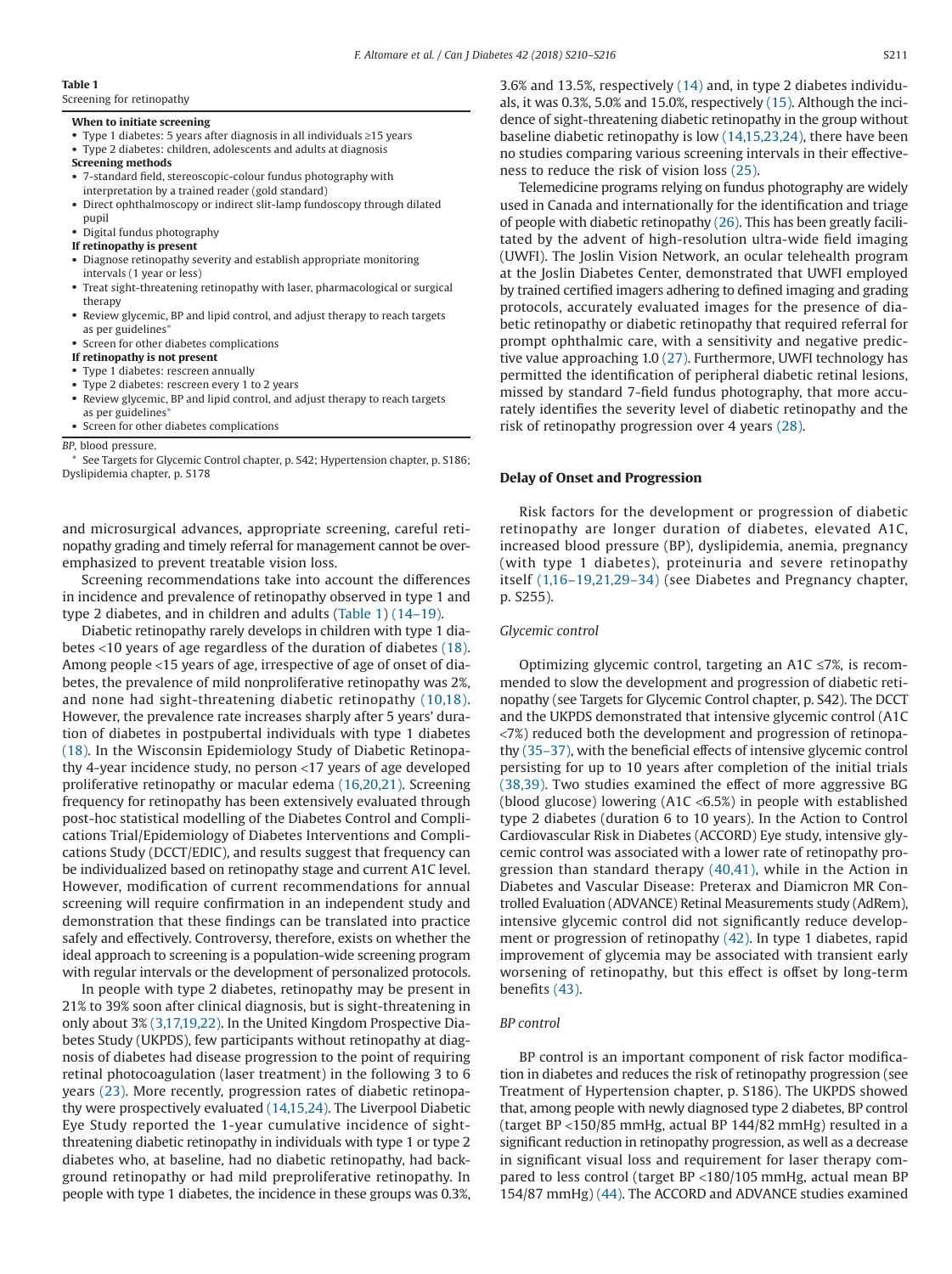more aggressive BP lowering in people with established type 2 diabetes. In both these studies, where mean BP was <140/80 mmHg in both the active intervention and control groups, active treatment did not show additional benefit vs. standard therapy. However, in the ADVANCE study data set, analysis of visit-to-visit variability of systolic BP and maximum systolic BP were predictive of diabetic retinopathy complications independent of mean BP (45). In contrast, in type 1 diabetes, the DCCT trial did not show variability of BP as a risk factor for diabetic retinopathy (46).

Although a number of clinical trials have examined the effect(s) of renin angiotensin aldosterone system (RAAS) blockade on retinopathy progression or development among normotensive people with diabetes, the results have generally been conflicting or inconclusive. In the Renin-Angiotensin System Study (RASS), involving 223 normotensive, normoalbuminuric participants with type 1 diabetes, neither the angiotensin-converting enzyme (ACE) inhibitor, enalapril, or the angiotensin receptor blocker (ARB), losartan, reduced retinopathy progression independent of BP change (47). The Diabetic Retinopathy Candesartan Trials (DIRECT) program, involving 5,231 participants, evaluated the effect of the angiotension II type 1 ARB candesartan 32 mg daily on the incidence of retinopathy in participants with type 1 diabetes (DIRECT-Prevent 1) (48) and on the progression of retinopathy in participants with either type 1 diabetes (DIRECT-Protect 1) (48) or type 2 diabetes (DIRECT-Protect 2) (49). The DIRECT studies did not meet their primary endpoints, although there was an overall change toward less severe retinopathy with candesartan (48,49).

In view of the conflicting data, a systematic review and metaanalysis was carried out to evaluate the effect(s) of RAAS inhibition on diabetic retinopathy, and to compare between ACE inhibitors and ARBs (50). The study included 21 randomized controlled clinical trials and 13,823 participants. Results of these analyses suggest that RAAS inhibition was associated with reduced risk of incidence and progression of diabetic retinopathy, and that ACE inhibitors were better than ARBs at reducing these risks. However, the study did not evaluate the effect(s) of RAAS inhibition in participants with multiple medical comorbidities (the subgroup of participants that are more likely to benefit from RAAS blockade), or the optimal dosage and duration of specific RAAS inhibitors. Thus, while BP lowering (including use of RAAS blockers) reduces retinopathy rates and is an important component of cardiovascular (CV) protection (see Cardiovascular Protection in People with Diabetes chapter, p. S162), there is insufficient evidence to recommend specific routes of RAAS blockade as primary prevention for retinopathy for all normotensive people with diabetes.

# *Lipid-lowering therapy*

Dyslipidemia is an independent risk factor for retinal hard exudates and CSME in type 1 diabetes (24,51). While statin-based lipidlowering therapies are an integral part of CV protection in diabetes, the role of these agents in preventing the development or progression of retinopathy has not been established (37,52). The role of the peroxisome proliferator-activated receptor-alpha agonist fenofibrate has been assessed in 2 large-scale randomized controlled trials. In the Fenofibrate Intervention and Event Lowering in Diabetes (FIELD) study, fenofibrate 200 mg daily reduced both the requirement for laser therapy (a pre-specified tertiary endpoint) and retinopathy progression among people with pre-existing retinopathy (53). In the ACCORD Eye study, the addition of fenofibrate 160 mg daily to simvastatin was associated with a 40% reduction in the primary outcome of retinopathy progression over 4 years (40,41). From the study's control and event rates, the number of people needed to treat with combination statin and fenofibrate therapy to prevent 1 retinopathy progression event is estimated at 27 over the 4-year

period. The mechanism for any beneficial effect of fenofibrate in diabetic retinopathy has not been established. Active treatment with fenofibrate was associated with an increase in high-density lipoprotein cholesterol (HDL-C) and decrease in serum triglycerides in ACCORD Eye (40,41); however, in the FIELD study, any beneficial effect of fenofibrate was independent of plasma lipid concentrations (53). Thus, the addition of fenofibrate to statin therapy could be considered in people with type 2 diabetes to slow the progression of established retinopathy.

### *Antiplatelet therapy*

Systematic review suggests that acetylsalicylic acid (ASA) therapy neither decreases or increases the incidence or progression of diabetic retinopathy (54). Correspondingly, ASA use does not appear to be associated with an increase in risk of vitreous hemorrhage or DME (55,56).

### **Treatment**

Treatment modalities for diabetic retinopathy include retinal photocoagulation, intraocular injection of pharmacological agents and vitreoretinal surgery.

### *Laser therapy*

As determined in the Diabetic Retinopathy Study (DRS) and the Early Treatment Diabetic Retinopathy Study (ETDRS), panretinal laser photocoagulation to the retinal periphery reduces severe visual loss and reduces legal blindness by 90% in people with severe nonproliferative or proliferative retinopathy (10–12). As determined by the ETDRS, focal laser treatment to the macula for CSME reduces the incidence of moderate visual loss by 50% (9). Longterm follow-up studies to the original laser photocoagulation trials confirm its benefit over several decades (57).

### *Local (intraocular) pharmacological intervention*

The cytokine, vascular endothelial growth factor (VEGF), is a potent vascular permeability and angiogenic factor. Increased VEGF expression has been demonstrated to play a pivotal role in the development of diabetic retinopathy and, in particular, DME. Treatment of centre-involving DME with intravitreal anti-VEGF agents has been associated with improved vision and reduction of macular edema (thickening), unlike focal macular laser where the effect is to reduce the probability of further vision loss. Thus, anti-VEGF drugs have become first-line therapy in the management of centre-involving DME, and focal macular laser continues to be used when central vision is not involved. Three anti-VEGF agents are available, namely, ranibizumab, aflibercept and off-label use of bevacizumab.

Two masked, phase III, randomized clinical trials, A Study of Ranibizumab Injection in Subjects With Clinically Significant Macular Edema (ME) With Center Involvement Secondary to Diabetes Mellitus (RISE) and A Study of Ranibizumab Injection in Subjects With Clinically Significant Macular Edema (ME) With Center Involvement Secondary to Diabetes Mellitus (RIDE), using monthly ranibizumab, a humanized recombinant anti-VEGF antibody fragment, with or without prompt laser, improved visual acuity compared against sham over the 2 years of study (58). In the RISE trial, 44% and 39% of participants receiving 0.3 or 0.5 mg ranibizumab, respectively, gained 15 letters or more (3 lines) of acuity vs. 18% of those in the control arm. In the RIDE study, 33% or 45% of participants gained 15 letters or more at doses of 0.3 or 0.5 mg, respectively. RISE and RIDE open-label extension trials showed visual acuity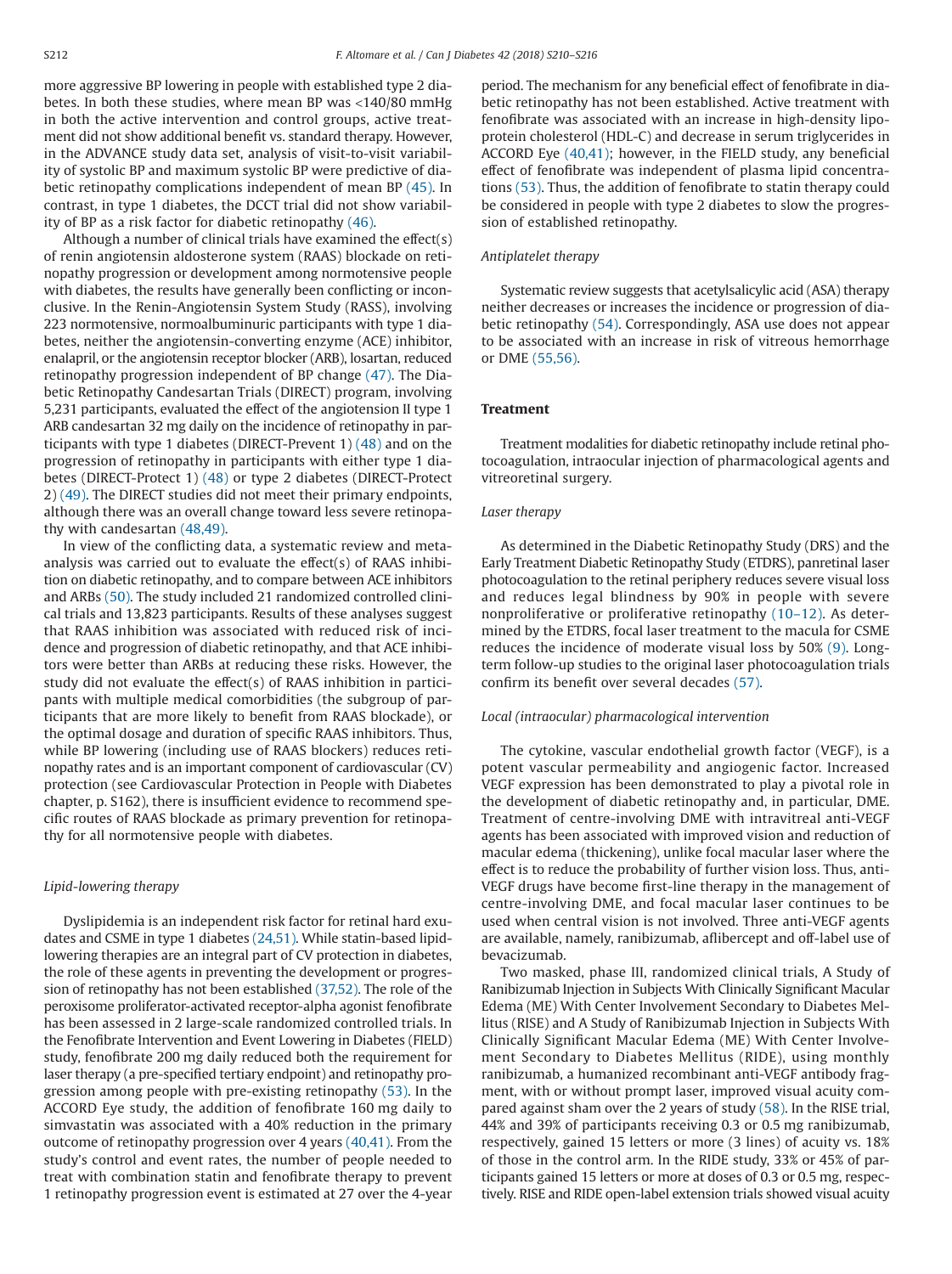gains and safety profiles were maintained with a marked reduction in subsequent treatment frequency (59).

Furthermore, 1-year results of a phase III clinical trial, Ranibizumab Monotherapy or Combined with Laser versus Laser Monotherapy for Diabetic Macular Edema (RESTORE), using an initial loading dose of 3 monthly injections of 0.5 mg ranibizumab, and as-needed treatment thereafter, likewise demonstrated improvement in the primary and secondary outcome measures of best corrected visual acuity and reduction in central macular thickness. In all studies, the effect(s) of ranibizumab were consistent when used as monotherapy or in conjunction with macular photocoagulation. In the RESTORE study, 37% to 43% of ranibizumab-treated participants improved vision by 10 letters or more compared to 16% with focal macular laser (60). Three-year extension results maintained similar outcomes (61).

Similar positive results were obtained by the Diabetic Retinopathy Clinical Research Network (DRCR.net) (Protocol I - 5-year results) using flexible ranibizumab plus prompt or deferred laser treatment algorithms (62,63).

Aflibercept is a recombinant fusion protein comprised of the highest-affinity binding site from VEGF receptor 1 and 2, fused to the constant region (Fc) of immunoglobulin G1, and binds or traps VEGF and PlGF (Placental Growth Factor). Two masked phase III randomized clinical trials, Study of Intravitreal Aflibercept Injection in Patients With Diabetic Macular Edema (VISTA DME) and Intravitreal Aflibercept Injection in Vision Impairment Due to DME (VIVID-DME), evaluated aflibercept at 2 different dosing intervals (2q4 and 2q8) vs. macular laser photocoagulation. The 52-week visual and anatomic superiority of aflibercept over laser control was sustained through week 100, with similar efficacy in the 2q4 and 2q8 groups. Mean BCVA gain from baseline to week 100 with aflibercept 2q4, 2q8 and laser control was 11.5, 11.1 and 0.9 letters (p<0.0001) in VISTA and 11.4, 9.4 and 0.7 letters  $(p<0.0001)$  in VIVID, respectively (64).

A similar outcome was noted when comparing intraocular injection of bevacizumab (a full-length antibody against VEGF) to macular laser. Two-year results of A Prospective Randomized Trial of Intravitreal Bevacizumab or Laser Therapy in the Management of Diabetic Macular Edema (BOLT), a phase 3 clinical trial, demonstrated a gain of at least 15 letters or more in 32% of participants receiving 1.25 mg bevacizumab compared to 4% in the control arm (65). However, unlike ranibizumab and aflibercept, intraocular injection of bevacizumab in diabetic retinopathy constitutes off-label use of the drug in Canada.

A head-to-head randomized clinical trial, Diabetic Retinopathy Clinical Research Network Protocol T study, was carried out comparing the 3 anti-VEGF agents—aflibercept, bevacizumab and ranibizumab—in the treatment of centre-involving DME. All 3 agents demonstrated improvement of visual acuity and reduction in central macular thickness both at year 1 (66) and year 2. Superiority of aflibercept was noted in the group of participants with worse baseline visual acuity. This superiority of aflibercept at year 2 with gains of 18.1 letters in aflibercept, 13.3 letters in bevacizumab and 16.1 letters in ranibizumab groups at 2 years (aflibercept vs. bevacizumab, p=0.02, aflibercept vs. ranibizumab, p=0.18, and ranibizumab vs. bevacizumab, p=0.18).

Steroids are an alternate class of drug utilized in the management of DME. Injectable agents include triamcinolone, dexamethasone and fluocinolone.

Intravitreal injection of triamcinolone combined with prompt macular laser was as effective as ranibizumab in a single subgroup of people characterized by previous cataract surgery (62).

The Macular Edema: Assessment of Implantable Dexamethasone in Diabetes (MEAD) study group showed positive visual results with the dexamethasone (DEX) implant over a 3-year follow-up period. The percentage of participants with ≥15-letter improvement in BCVA from baseline at study end was greater with DEX implant 0.7 mg (22.2%) and DEX implant 0.35 mg (18.4%) than sham (12.0%, p≤0.018) (67).

The fluocinolone implant for DME has been studied (68,69) and more recently was studied vs. sham in the Fluocinolone Acetonide for Macular Edema (FAME) study, a phase III clinical trial consisting of 2 3-year pivotal trials. The percentage of participants with improvement from baseline letter score of 15 or more at month 24 was 28.7% and 28.6% in the low- and high-dose insert groups, respectively, compared with 16.2% in the sham group (p=0.002 for each) (70).

However, treatments with intraocular steroids are associated with increased rates of glaucoma and cataract formation.

Randomized-controlled trials evaluating anti-VEGF therapy for the treatment of centre-involving DME have noted improved diabetic retinopathy severity scale (DRSS). Progression of DRSS severity has been associated with an increased risk of development of proliferative diabetic retinopathy and DME (71). In nonproliferative diabetic retinopathy, ranibizumab (RISE/RIDE phase IV trial) demonstrated ≥2 step improvement in DRSS at year 3 ( $p=0.0003$ ). Similarly, with aflibercept, a significant proportion of eyes demonstrated  $\geq$ 2 step improvement in DRSS in the VISTA trial (p=0.0001) and VIVID trial (p=0.0004) (64). In proliferative diabetic retinopathy, ranibizumab demonstrated to be not inferior to PRP (panretinal photocoagulation) with 47% of eyes demonstrating ≥2 step improvement in DRSS (72). Thus, future randomized controlled trials may further evaluate DRSS as a primary endpoint in the prevention or regression of diabetic retinopathy.

### *Surgical intervention*

Vitreoretinal surgery in diabetes is necessary for retinopathy complicated with non-clearing vitreous bleeding, persistent neovascularization (especially post PRP laser +/- VEGF injectables) and vitreoretinal traction, especially with retinal detachment threatening the macula. The Diabetic Retinopathy Vitrectomy Study (DRVS) Group evaluated the benefit of early vitrectomy (<6 months) in the treatment of severe vitreous hemorrhage (73) and very severe proliferative diabetic retinopathy (74). People with type 1 diabetes of <20 years' duration and severe vitreous hemorrhage were more likely to achieve good vision with early vitrectomy compared to conventional management (73). Similarly, early vitrectomy was associated with higher chance of visual recovery in people with either type 1 or 2 diabetes with very severe proliferative diabetic retinopathy (74). More recent surgical advances and instrumentation in vitrectomy since the DRVS trials have demonstrated reduced side effects with more consistent favourable visual outcomes, thus supporting vitrectomy in advanced proliferative diabetic retinopathy (75). Furthermore, these advances have expanded surgical indications to include earlier vitrectomy for diffuse macular edema, particularly with vitreomacular traction (76). It is worth noting that the use of perioperative ASA (77–79) and warfarin therapy (80) for persons undergoing ophthalmic surgery does not appear to raise the risk of hemorrhagic complications.

Overall, the last few years have seen significant advances in systemic, local and surgical treatments of diabetic eye disease, with significantly improved visual outcome. Most notably, long-term follow up to early laser studies confirm their sustained efficacy in preserving vision (57). Pharmacologic therapies, especially VEGF and steroid agents, demonstrate both preservation and recovery of vision in persons with DME. Despite these successes, it is important to encourage people with even moderate visual loss to seek assistance from community services that provide spectacle correction, enhanced magnification, vision aids and measures to encourage independence and ongoing quality of life (81,82).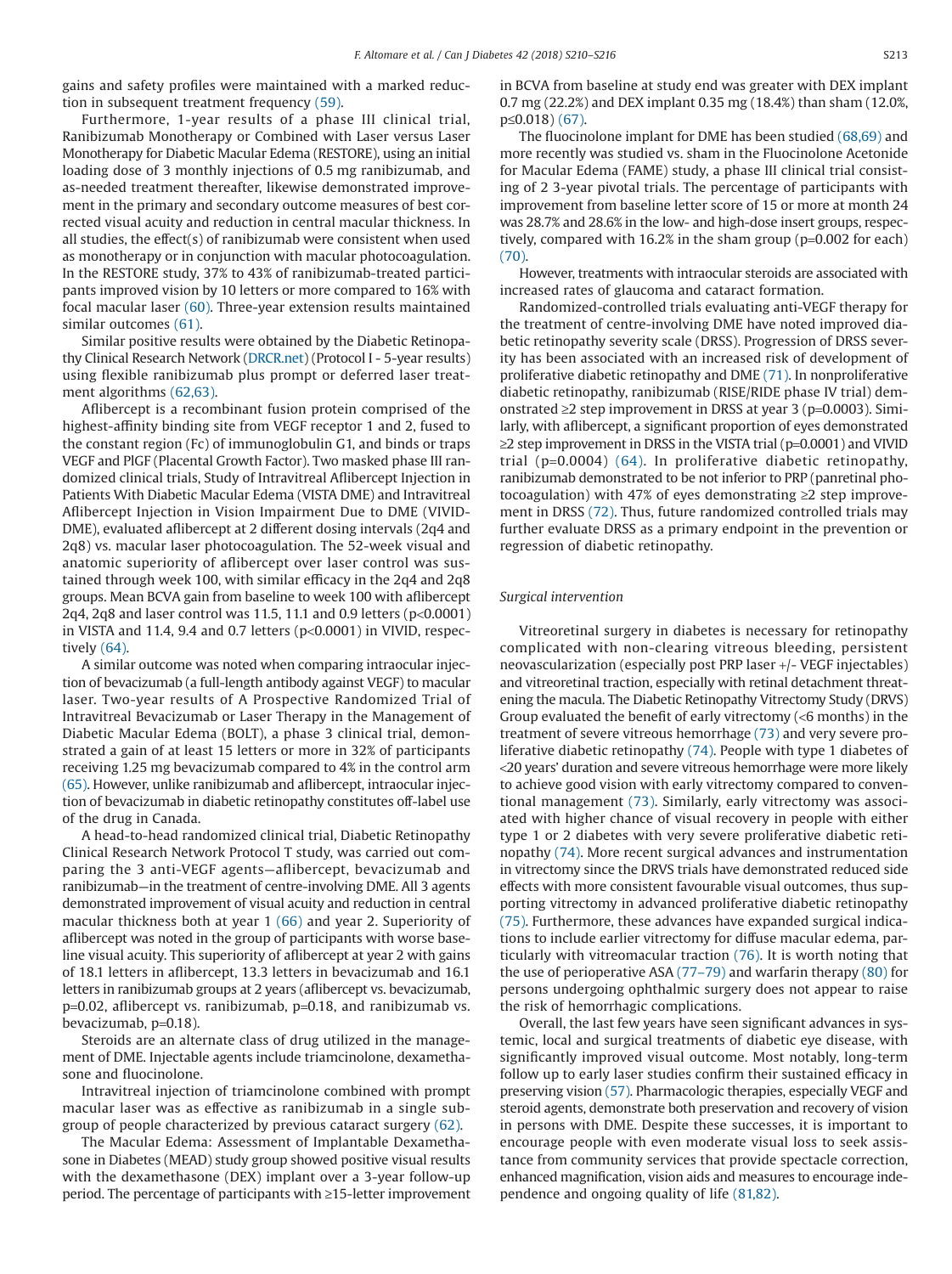### RECOMMENDATIONS

- 1. In individuals ≥15 years of age with type 1 diabetes, screening and evaluation for retinopathy should be performed annually by an experienced vision care professional (optometrist or ophthalmologist) starting 5 years after the onset of diabetes [Grade A, Level 1 (16,18)] (for screening recommendation for children and adolescents <15 years with type 1 diabetes, see Type 1 Diabetes in Children and Adolescents chapter, p. S234; for screening recommendations for pregnant women, see Diabetes and Pregnancy chapter, p. S255).
- 2. In individuals with type 2 diabetes, screening and evaluation for diabetic retinopathy should be performed by an experienced vision care professional (optometrist or ophthalmologist) at the time of diagnosis of diabetes [Grade A, Level 1 (17,20)]. The interval for follow-up assessments should be tailored to the severity of the retinopathy [Grade D, Consensus]. In those with no or minimal retinopathy, the recommended interval is 1–2 years [Grade A, Level 1 (17,20)] (for screening recommendations for children and adolescents with type 2 diabetes, see Type 2 Diabetes in Children and Adolescents chapter, p. S247).
- 3. Screening for diabetic retinopathy should be performed by an experienced vision care professional (optometrist or ophthalmologist), either in person or through interpretation of retinal photographs taken through dilated pupils [Grade A, Level 1 (13)] or undilated pupils with highresolution ultra-wide field imaging [Grade D, Consensus].
- 4. Results of eye examinations and the follow-up interval and plan should be clearly communicated to all members of the diabetes health-care team to promote optimal care [Grade D, Consensus].
- 5. To prevent the onset and delay the progression of diabetic retinopathy, people with diabetes should be treated to achieve optimal control of BG [Grade A, Level 1A (35,38) for type 1 diabetes; Grade A, Level 1A (36,40,41) for type 2 diabetes] and BP [Grade A, Level 1A (36,44) for type 2 diabetes; Grade D, Consensus for type 1 diabetes].
- 6. Although not recommended for CVD prevention or treatment, fenofibrate, in addition to statin therapy, may be used in people with type 2 diabetes to slow the progression of established retinopathy [Grade A, Level 1A (40,41,53)].
- 7. Individuals with sight-threatening diabetic retinopathy should be assessed by a qualified ophthalmologist and/or retina specialist [Grade D, Consensus]. Pharmacological intervention [Grade A, Level 1A (9,11,73,74)], laser therapy and/or vitrectomy [Grade A, Level 1A (58,60,68,69)] may be used to manage the diabetic retinopathy.
- 8. Visually disabled people should be referred for low-vision evaluation and rehabilitation [Grade D, Consensus].

#### *Abbreviations:*

*A1C,* glycated hemoglobin*; ACE;* angiotensin-converting enzyme*; ARB;* angiotensin receptor blocker*; BP*, blood pressure; *CV*, cardiovascular; *CVD*, cardiovascular disease; *CSME*; clinically significant macular edema; *DHC*, diabetes health-care; *DME*, diabetic macular edema; *DRSS*, diabetic retinopathy severity scale; *HDL-C*; high-density lipoprotein cholesterol; *OCT*; optical coherence tomography; *PlGF*; placental growth factor; *PRP*, panretinal photocoagulation; *RAAS*; renin angiotensin aldosterone system; *VEGF*; vascular endothelial growth factor.

# **Other Relevant Guidelines**

Targets for Glycemic Control, p. S42

Dyslipidemia, p. S178

Treatment of Hypertension, p. S186

Type 1 Diabetes in Children and Adolescents, p. S234

Type 2 Diabetes in Children and Adolescents, p. S247

Diabetes and Pregnancy, p. S255

# **Author Disclosures**

Dr. Altomare has nothing to disclose. Dr. Lovshin reports grants from Sanofi Canada and Merck Canada; personal fees from Novo Nordisk, AstraZenca, and Eli Lilly, outside the submitted work.

# **References**

- 1. Diabetes Control and Complications Trial Research Group. Effect of pregnancy on microvascular complications in the diabetes control and complications trial. The diabetes control and complications trial research group. Diabetes Care 2000;23:1084–91.
- 2. Klein R, Klein BE, Moss SE. Epidemiology of proliferative diabetic retinopathy. Diabetes Care 1992;15:1875–91.
- 3. Klein R, Klein BE, Moss SE, et al. The Wisconsin epidemiologic study of diabetic retinopathy. IV. Diabetic macular edema. Ophthalmology 1984;91:1464– 74.
- 4. Kaur H, Maberley D, Chang A, et al. The current status of diabetes care, diabetic retinopathy screening and eye-care in British Columbia's First Nations Communities. Int J Circumpolar Health 2004;63:277–85.
- 5. Maberley D, Walker H, Koushik A, et al. Screening for diabetic retinopathy in James Bay, Ontario: A cost-effectiveness analysis. CMAJ 2003;168:160–4.
- 6. Vu HT, Keeffe JE, McCarty CA, et al. Impact of unilateral and bilateral vision loss on quality of life. Br J Ophthalmol 2005;89:360–3.
- 7. Cusick M, Meleth AD, Agron E, et al. Associations of mortality and diabetes complications in patients with type 1 and type 2 diabetes: Early treatment diabetic retinopathy study report no. 27. Diabetes Care 2005;28:617–25.
- 8. Campochiaro PA, Wykoff CC, Shapiro H, et al. Neutralization of vascular endothelial growth factor slows progression of retinal nonperfusion in patients with diabetic macular edema. Ophthalmology 2014;121:1783–9.
- 9. Early Treatment Diabetic Retinopathy Study research group. Photocoagulation for diabetic macular edema. Early treatment diabetic retinopathy study report number 1. Arch Ophthalmol 1985;103:1796–806.
- 10. Ferris FL 3rd. How effective are treatments for diabetic retinopathy? JAMA 1993;269:1290–1.
- 11. Photocoagulation treatment of proliferative diabetic retinopathy: The second report of diabetic retinopathy study findings. Ophthalmology 1978;85:82– 106.
- 12. Ferris F. Early photocoagulation in patients with either type I or type II diabetes. Trans Am Ophthalmol Soc 1996;94:505–37.
- 13. Buxton MJ, Sculpher MJ, Ferguson BA, et al. Screening for treatable diabetic retinopathy: A comparison of different methods. Diabet Med 1991;8:371–7.
- 14. Younis N, Broadbent DM, Harding SP, et al. Incidence of sight-threatening retinopathy in type 1 diabetes in a systematic screening programme. Diabet Med 2003;20:758–65.
- 15. Younis N, Broadbent DM, Vora JP, et al. Incidence of sight-threatening retinopathy in patients with type 2 diabetes in the liverpool diabetic eye study: A cohort study. Lancet 2003;361:195–200.
- 16. Klein R, Klein BE, Moss SE, et al. The Wisconsin epidemiologic study of diabetic retinopathy. IX. Four-year incidence and progression of diabetic retinopathy when age at diagnosis is less than 30 years. Arch Ophthalmol 1989;107:237–43.
- 17. Klein R, Klein BE, Moss SE, et al. The Wisconsin epidemiologic study of diabetic retinopathy. X. Four-year incidence and progression of diabetic retinopathy when age at diagnosis is 30 years or more. Arch Ophthalmol 1989;107:244–9.
- 18. Klein R, Klein BE, Moss SE, et al. The Wisconsin epidemiologic study of diabetic retinopathy. II. Prevalence and risk of diabetic retinopathy when age at diagnosis is less than 30 years. Arch Ophthalmol 1984;102:520–6.
- 19. Klein R, Klein BE, Moss SE, et al. The Wisconsin epidemiologic study of diabetic retinopathy. III. Prevalence and risk of diabetic retinopathy when age at diagnosis is 30 or more years. Arch Ophthalmol 1984;102:527–32.
- 20. Klein R, Klein BE, Moss SE, et al. The wisconsin epidemiologic study of diabetic retinopathy. VII. Diabetic nonproliferative retinal lesions. Ophthalmology 1987;94:1389–400.
- 21. Klein R, Moss SE, Klein BE, et al. The Wisconsin epidemiologic study of diabetic retinopathy. XI. The incidence of macular edema. Ophthalmology 1989;96:1501–10.
- 22. Kohner EM, Aldington SJ, Stratton IM, et al. United Kingdom prospective diabetes study, 30: Diabetic retinopathy at diagnosis of non-insulin-dependent diabetes mellitus and associated risk factors. Arch Ophthalmol 1998;116:297– 303.
- 23. Kohner EM, Stratton IM, Aldington SJ, et al. Relationship between the severity of retinopathy and progression to photocoagulation in patients with type 2 diabetes mellitus in the UKPDS (UKPDS 52). Diabet Med 2001;18:178–84.
- 24. Maguire A, Chan A, Cusumano J, et al. The case for biennial retinopathy screening in children and adolescents. Diabetes Care 2005;28:509–13.
- 25. Klein R. Screening interval for retinopathy in type 2 diabetes. Lancet 2003;361:190–1.
- 26. Whited JD. Accuracy and reliability of teleophthalmology for diagnosing diabetic retinopathy and macular edema: A review of the literature. Diabetes Technol Ther 2006;8:102–11.
- 27. Silva PS, Cavallerano JD, Tolson AM, et al. Real-time ultrawide field image evaluation of retinopathy in a diabetes telemedicine program. Diabetes Care 2015;38:1643–9.
- 28. Silva PS, Cavallerano JD, Haddad NM, et al. Peripheral lesions identified on ultrawide field imaging predict increased risk of diabetic retinopathy progression over 4 years. Ophthalmology 2015;122:949–56.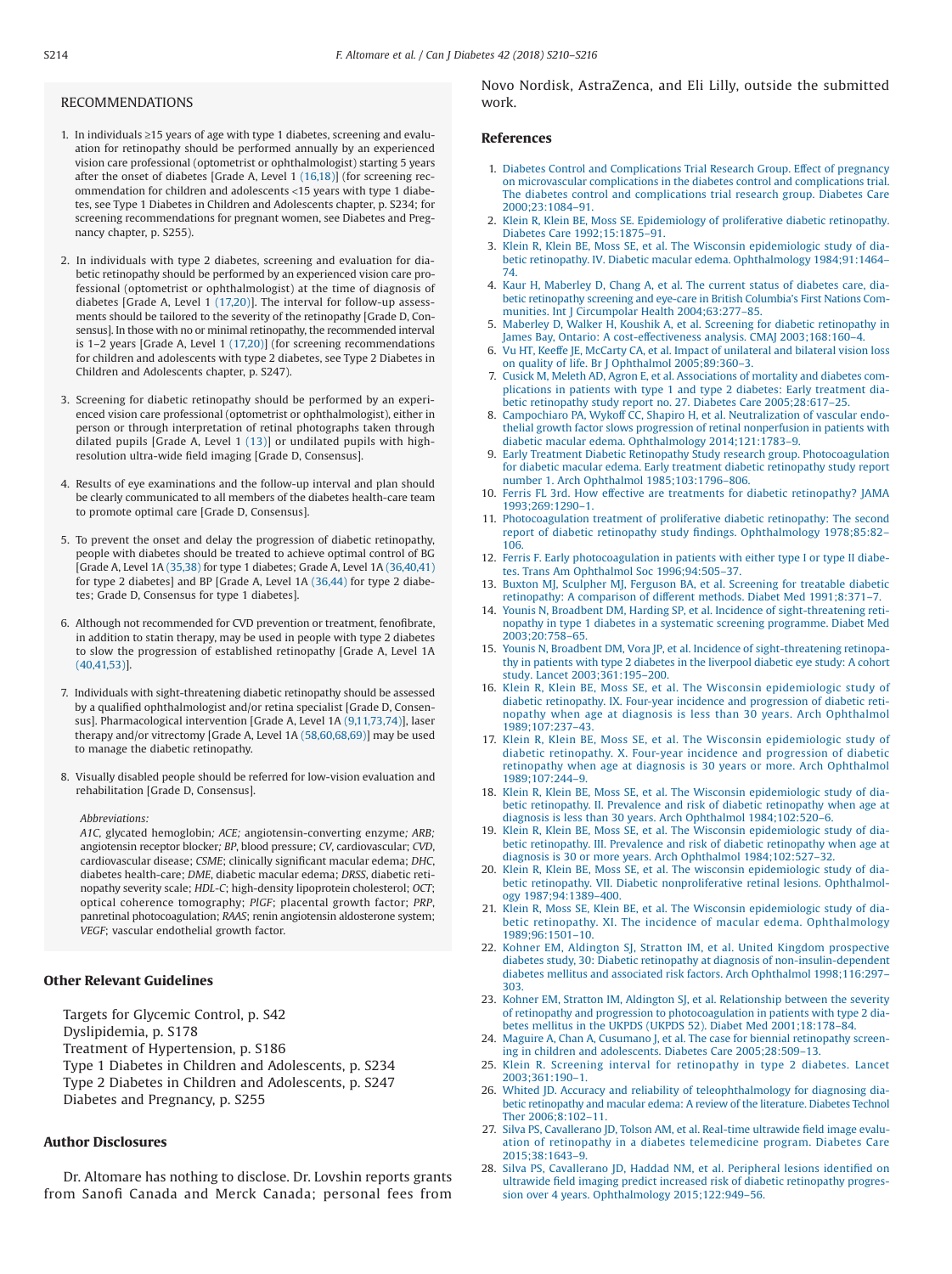- 29. Klein R, Klein BE, Moss SE, et al. The Wisconsin epidemiologic study of diabetic retinopathy: XVII. The 14-year incidence and progression of diabetic retinopathy and associated risk factors in type 1 diabetes. Ophthalmology 1998;105:1801–15.
- 30. Davis MD, Fisher MR, Gangnon RE, et al. Risk factors for high-risk proliferative diabetic retinopathy and severe visual loss: Early treatment diabetic retinopathy study report #18. Invest Ophthalmol Vis Sci 1998;39:233–52.
- 31. Klein BE, Moss SE, Klein R. Effect of pregnancy on progression of diabetic retinopathy. Diabetes Care 1990;13:34–40.
- 32. Chew EY, Klein ML, Ferris FL 3rd, et al. Association of elevated serum lipid levels with retinal hard exudate in diabetic retinopathy. Early Treatment Diabetic Retinopathy Study (ETDRS) Report 22. Arch Ophthalmol 1996;114:1079– 84.
- 33. Qiao Q, Keinanen-Kiukaanniemi S, Läärä E. The relationship between hemoglobin levels and diabetic retinopathy. J Clin Epidemiol 1997;50:153–8.
- 34. Chew EY, Mills JL, Metzger BE, et al. Metabolic control and progression of retinopathy. The diabetes in early pregnancy study. National Institute of Child Health and Human Development Diabetes in early pregnancy study. Diabetes Care 1995;18:631–7.
- 35. Diabetes Control and Complications Trial Research Group, Nathan DM, Genuth S, et al. The effect of intensive treatment of diabetes on the development and progression of long-term complications in insulin-dependent diabetes mellitus. The diabetes control and complications trial research group. N Engl J Med 1993;329:977–86.
- 36. UK Prospective Diabetes Study (UKPDS) Group. Intensive blood-glucose control with sulphonylureas or insulin compared with conventional treatment and risk of complications in patients with type 2 diabetes (UKPDS 33). Lancet 1998;352:837–53.
- 37. Mohamed Q, Gillies MC, Wong TY. Management of diabetic retinopathy: A systematic review. JAMA 2007;298:902–16.
- 38. White NH, Sun W, Cleary PA, et al. Prolonged effect of intensive therapy on the risk of retinopathy complications in patients with type 1 diabetes mellitus: 10 years after the diabetes control and complications trial. Arch Ophthalmol 2008;126:1707–15.
- 39. Holman RR, Paul SK, Bethel MA, et al. 10-year follow-up of intensive glucose control in type 2 diabetes. N Engl J Med 2008;359:1577–89.
- 40. ACCORD Study Group, ACCORD Eye Study Group, Chew EY, et al. Effects of medical therapies on retinopathy progression in type 2 diabetes. N Engl J Med 2010;363:233–44.
- 41. Chew EY, Davis MD, Danis RP, et al. The effects of medical management on the progression of diabetic retinopathy in persons with type 2 diabetes: The Action to Control Cardiovascular Risk in Diabetes (ACCORD) Eye Study. Ophthalmology 2014;121:2443–51.
- 42. Beulens JW, Patel A, Vingerling JR, et al. Effects of blood pressure lowering and intensive glucose control on the incidence and progression of retinopathy in patients with type 2 diabetes mellitus: A randomised controlled trial. Diabetologia 2009;52:2027–36.
- 43. Early worsening of diabetic retinopathy in the diabetes control and complications trial. Arch Ophthalmol 1998;116:874–86.
- 44. UK Prospective Diabetes Study (UKPDS) Group. Tight blood pressure control and risk of macrovascular and microvascular complications in type 2 diabetes: UKPDS 38. BMJ 1998;317:703–13.
- 45. Hata J, Arima H, Rothwell PM, et al. Effects of visit-to-visit variability in systolic blood pressure on macrovascular and microvascular complications in patients with type 2 diabetes mellitus: The ADVANCE trial. Circulation 2013;128:1325– 34.
- 46. Kilpatrick ES, Rigby AS, Atkin SL. The role of blood pressure variability in the development of nephropathy in type 1 diabetes. Diabetes Care 2010;33:2442– 7.
- 47. Mauer M, Zinman B, Gardiner R, et al. Renal and retinal effects of enalapril and losartan in type 1 diabetes. N Engl J Med 2009;361:40–51.
- 48. Chaturvedi N, Porta M, Klein R, et al. Effect of candesartan on prevention (DIRECT-Prevent 1) and progression (DIRECT-Protect 1) of retinopathy in type 1 diabetes: Randomised, placebo-controlled trials. Lancet 2008;372:1394–402.
- 49. Sjølie AK, Klein R, Porta M, et al. Effect of candesartan on progression and regression of retinopathy in type 2 diabetes (DIRECT-Protect 2): A randomised placebocontrolled trial. Lancet 2008;372:1385–93.
- 50. Wang B, Wang F, Zhang Y, et al. Effects of RAS inhibitors on diabetic retinopathy: A systematic review and meta-analysis. Lancet Diabetes Endocrinol 2015;3:263–74.
- 51. Miljanovic B, Glynn RJ, Nathan DM, et al. A prospective study of serum lipids and risk of diabetic macular edema in type 1 diabetes. Diabetes 2004;53:2883– 92.
- 52. Colhoun HM, Betteridge DJ, Durrington PN, et al. Primary prevention of cardiovascular disease with atorvastatin in type 2 diabetes in the Collaborative Atorvastatin Diabetes Study (CARDS): Multicentre randomised placebocontrolled trial. Lancet 2004;364:685–96.
- 53. Keech AC, Mitchell P, Summanen PA, et al. Effect of fenofibrate on the need for laser treatment for diabetic retinopathy (FIELD study): A randomised controlled trial. Lancet 2007;370:1687–97.
- 54. Bergerhoff K, Clar C, Richter B. Aspirin in diabetic retinopathy. A systematic review. Endocrinol Metab Clin North Am 2002;31:779–93.
- 55. Aiello LP, Cahill MT, Wong JS. Systemic considerations in the management of diabetic retinopathy. Am J Ophthalmol 2001;132:760–76.
- 56. Genest J, Frohlich J, Fodor G, et al. Recommendations for the management of dyslipidemia and the prevention of cardiovascular disease: Summary of the 2003 update. CMAJ 2003;169:921–4.
- 57. Chew EY, Ferris FL 3rd, Csaky KG, et al. The long-term effects of laser photocoagulation treatment in patients with diabetic retinopathy: The early treatment diabetic retinopathy follow-up study. Ophthalmology 2003;110:1683–9.
- 58. Nguyen QD, Brown DM, Marcus DM, et al. Ranibizumab for diabetic macular edema: Results from 2 phase III randomized trials: RISE and RIDE. Ophthalmology 2012;119:789–801.
- 59. Boyer DS, Nguyen QD, Brown DM, et al. Outcomes with as-needed ranibizumab after initial monthly therapy: Long-term outcomes of the phase III RIDE and RISE trials. Ophthalmology 2015;122:2504–13, e1.
- 60. Mitchell P, Bandello F, Schmidt-Erfurth U, et al. The RESTORE study: Ranibizumab monotherapy or combined with laser versus laser monotherapy for diabetic macular edema. Ophthalmology 2011;118:615–25.
- 61. Schmidt-Erfurth U, Lang GE, Holz FG, et al. Three-year outcomes of individualized ranibizumab treatment in patients with diabetic macular edema: The RESTORE extension study. Ophthalmology 2014;121:1045–53.
- 62. Elman MJ, Bressler NM, Qin H, et al. Expanded 2-year follow-up of ranibizumab plus prompt or deferred laser or triamcinolone plus prompt laser for diabetic macular edema. Ophthalmology 2011;118:609–14.
- 63. Elman MJ, Ayala A, Bressler NM, et al. Intravitreal Ranibizumab for diabetic macular edema with prompt versus deferred laser treatment: 5-year randomized trial results. Ophthalmology 2015;122:375–81.
- 64. Brown DM, Schmidt-Erfurth U, Do DV, et al. Intravitreal aflibercept for diabetic macular edema: 100-week results from the VISTA and VIVID studies. Ophthalmology 2015;122:2044–52.
- 65. Rajendram R, Fraser-Bell S, Kaines A, et al. A 2-year prospective randomized controlled trial of intravitreal Bevacizumab or Laser Therapy (BOLT) in the management of diabetic macular edema: 24-month data: Report 3. Arch Ophthalmol 2012;130:972–9.
- 66. Wells JA, Glassman AR, Ayala AR, et al. Aflibercept, bevacizumab, or ranibizumab for diabetic macular edema. N Engl J Med 2015;372:1193–203.
- 67. Boyer DS, Yoon YH, Belfort R Jr, et al. Three-year, randomized, sham-controlled trial of dexamethasone intravitreal implant in patients with diabetic macular edema. Ophthalmology 2014;121:1904–14.
- 68. Pearson PA, Comstock TL, Ip M, et al. Fluocinolone acetonide intravitreal implant for diabetic macular edema: A 3-year multicenter, randomized, controlled clinical trial. Ophthalmology 2011;118:1580–7.
- 69. Campochiaro PA, Brown DM, Pearson A, et al. Long-term benefit of sustaineddelivery fluocinolone acetonide vitreous inserts for diabetic macular edema. Ophthalmology 2011;118:626–35, e2.
- 70. Campochiaro PA, Brown DM, Pearson A, et al. Sustained delivery fluocinolone acetonide vitreous inserts provide benefit for at least 3 years in patients with diabetic macular edema. Ophthalmology 2012;119:2125–32.
- 71. Klein R, Meuer SM, Moss SE, et al. Retinal microaneurysm counts and 10-year progression of diabetic retinopathy. Arch Ophthalmol 1995;113:1386–91.
- 72. Writing Committee for the Diabetic Retinopathy Clinical Research Network, Gross JG, Glassman AR, et al. Panretinal photocoagulation vs intravitreous ranibizumab for proliferative diabetic retinopathy: A randomized clinical trial. JAMA 2015;314:2137–46.
- 73. Early vitrectomy for severe vitreous hemorrhage in diabetic retinopathy. Fouryear results of a randomized trial: Diabetic retinopathy vitrectomy study report 5. Arch Ophthalmol 1990;108:958–64.
- 74. The Diabetic Retinopathy Vitrectomy Study Research Group. Early vitrectomy for severe proliferative diabetic retinopathy in eyes with useful vision. Results of a randomized trial–diabetic retinopathy vitrectomy study report 3. Ophthalmology 1988;95:1307–20. 75. Smiddy WE, Flynn HW Jr. Vitrectomy in the management of diabetic retinopa-
- thy. Surv Ophthalmol 1999;43:491–507.
- 76. El-Asrar AM, Al-Mezaine HS, Ola MS. Changing paradigms in the treatment of diabetic retinopathy. Curr Opin Ophthalmol 2009;20:532–8.
- 77. Early Treatment Diabetic Retinopathy Study Research Group. Effects of aspirin treatment on diabetic retinopathy. ETDRS report number 8. Ophthalmology 1991;98:757–65.
- 78. Chew EY, Klein ML, Murphy RP, et al. Effects of aspirin on vitreous/preretinal hemorrhage in patients with diabetes mellitus. Early treatment diabetic retinopathy study report no. 20. Arch Ophthalmol 1995;113:52–5.
- 79. Chew EY, Benson WE, Remaley NA, et al. Results after lens extraction in patients with diabetic retinopathy: Early treatment diabetic retinopathy study report number 25. Arch Ophthalmol 1999;117:1600–6.
- 80. Brown JS, Mahmoud TH. Anticoagulation and clinically significant postoperative vitreous hemorrhage in diabetic vitrectomy. Retina 2011;31:1983–7.
- 81. Fonda GE. Optical treatment of residual vision in diabetic retinopathy. Ophthalmology 1994;101:84–8.
- 82. Bernbaum M, Albert SG. Referring patients with diabetes and vision loss for rehabilitation: who is responsible? Diabetes Care 1996;19:175–7.
- 83. Moher D, Liberati A, Tetzlaff J, et al. Preferred reporting items for systematic reviews and meta-analyses: the PRISMA statement. PLoS Med 2009;6:e1000097.